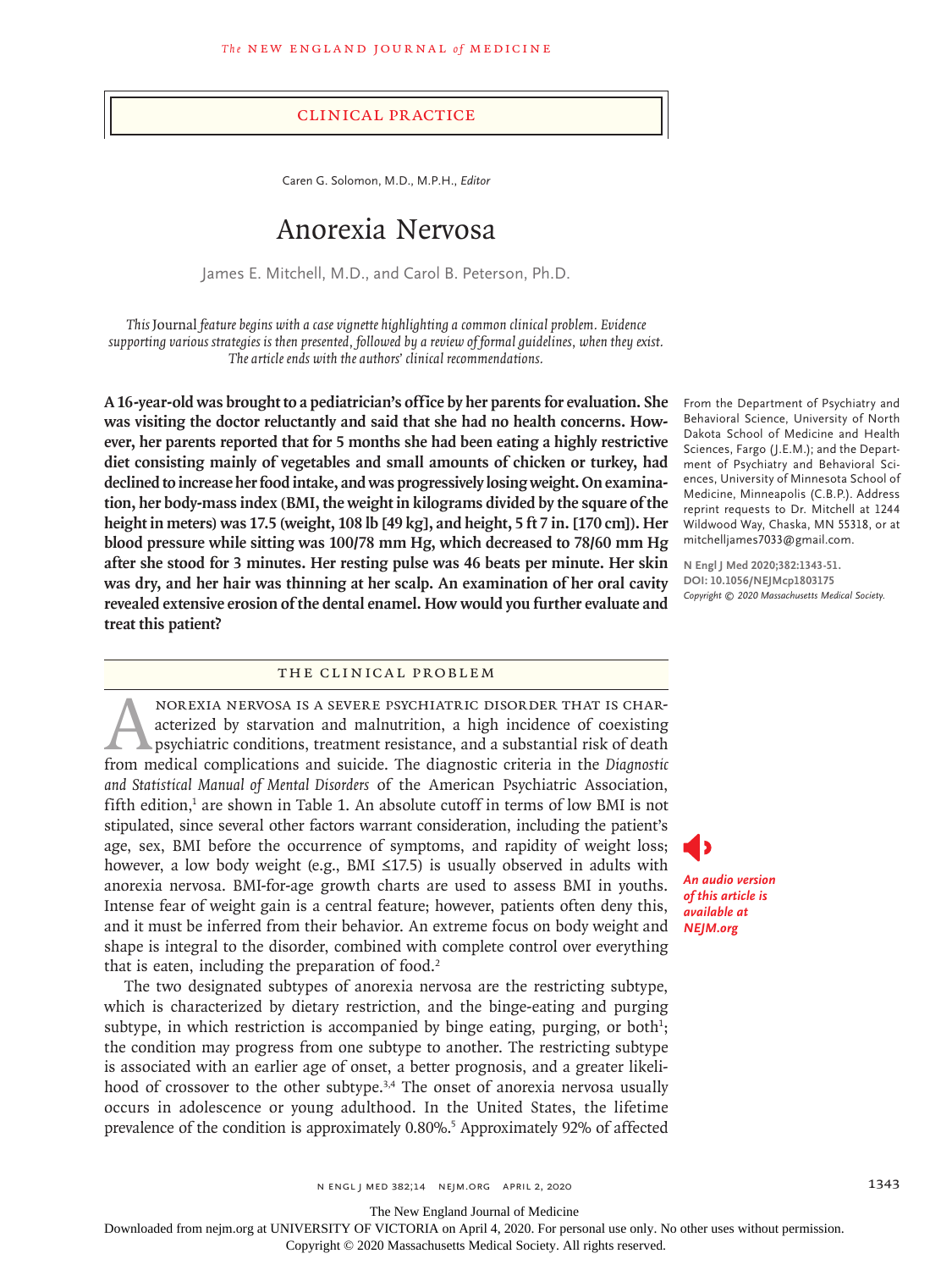#### **Key Clinical Points**

#### **Anorexia Nervosa**

- Anorexia nervosa is a severe psychiatric disorder characterized by starvation and malnutrition, a high prevalence of coexisting psychiatric conditions, marked treatment resistance or no response to treatment, frequent medical complications, and a substantial risk of death.
- Anorexia nervosa has two subtypes: binge eating, purging, or both, and food restricting only. Anorexia nervosa often progresses from one subtype to another, particularly from the restricting subtype to the binging–purging subtype.
- Indications for hospitalization include profound hypotension or dehydration, severe electrolyte abnormalities, arrhythmias or severe bradycardia, suicide risk, and a body-mass index (the weight in kilograms divided by the square of the height in meters) of 15 or less.
- Several psychotherapeutic approaches are used in management. For children and adolescents, familybased treatments are commonly used.
- Psychotropic medications are generally ineffective in promoting weight gain, reducing depressive symptoms, or preventing relapse in patients with anorexia nervosa.

persons are female.<sup>5</sup> It occurs less commonly among non-Hispanic black and Hispanic populations than among white populations,<sup>5</sup> and the global incidence is increasing, particularly in Asia and the Middle East.6,7

Coexisting psychiatric conditions include major depression, anxiety disorders, obsessive– compulsive disorder, trauma-related disorders, and substance misuse (which is less common in patients with the restricting subtype).<sup>8</sup> The suicide risk among patients with anorexia is high, with an estimated incidence that is 18 times as high as that in controls.<sup>9</sup> The long-term course is heterogeneous, with 20-year longitudinal studies suggesting full remission in approximately 30 to 60% of patients, chronic illness in 20%, and residual symptoms in the remainder.<sup>10,11</sup> The incidence of relapse after treatment ranges from 9 to 52%, with most studies showing an incidence of at least 25%.12,13 Anorexia nervosa is associated with a high mortality, with an aggregate mortality nearing 5.6% per decade.14 Outcome studies show persistence of coexisting psychopathology,<sup>15</sup> which correlates with the presence and severity of symptoms of an eating disorder.16 Recovery is often gradual; a long-term follow-up study showed recovery in approximately 31% of patients at 9 years but in almost two thirds of patients by 22 years.<sup>12</sup>

A high incidence of familial aggregation has been reported, with twin-based heritability estimates of 50 to 60%.17 Recently, a genomewide association study identified eight risk loci for anorexia nervosa that were also predictive of other psychiatric disorders as well as a low BMI and metabolic derangements.17

Other risk factors include a history of trauma and living in a society in which a high value is placed on thinness,<sup>18,19</sup> although anorexia nervosa develops in only a small percentage of such populations, which suggests that dieting behaviors may trigger anorexia nervosa among vulnerable persons.20 Perinatal factors that have been associated with an increased risk include in utero exposure to rubella as well as multiple birth and preterm birth.<sup>20,21</sup> Psychological risk factors include perfectionism, cognitive rigidity (e.g., reliance on rules), and childhood anxiety disorders.<sup>22</sup>

Medical complications are related to weight loss, malnutrition, and conditions attributable to purging.23 Patients who engage in self-induced vomiting may have salivary-gland hypertrophy and, at times, elevated levels of serum amylase. They may have delayed gastric emptying, postprandial fullness, and bloating. Rarely, binge eating can be associated with gastric dilatation that can result in rupture; rarely, vomiting may result in esophageal rupture. Intermittent constipation and, more rarely, diarrhea can occur. Cardiovascular abnormalities include bradycardia (which can be severe when the heart rate slows during sleep), hypotension (particularly orthostatic hypotension), arrhythmias, and prolongation of the QT interval. The glomerular filtration rate may decline over time, particularly among patients with the binging–purging subtype; chronic volume depletion and hypokalemia are commonly implicated. In one study, end-stage renal disease had developed in 5.2% of patients with anorexia at a 21-year follow-up.<sup>24</sup> The bone marrow becomes atrophic. The hemoglobin level

The New England Journal of Medicine

Downloaded from nejm.org at UNIVERSITY OF VICTORIA on April 4, 2020. For personal use only. No other uses without permission.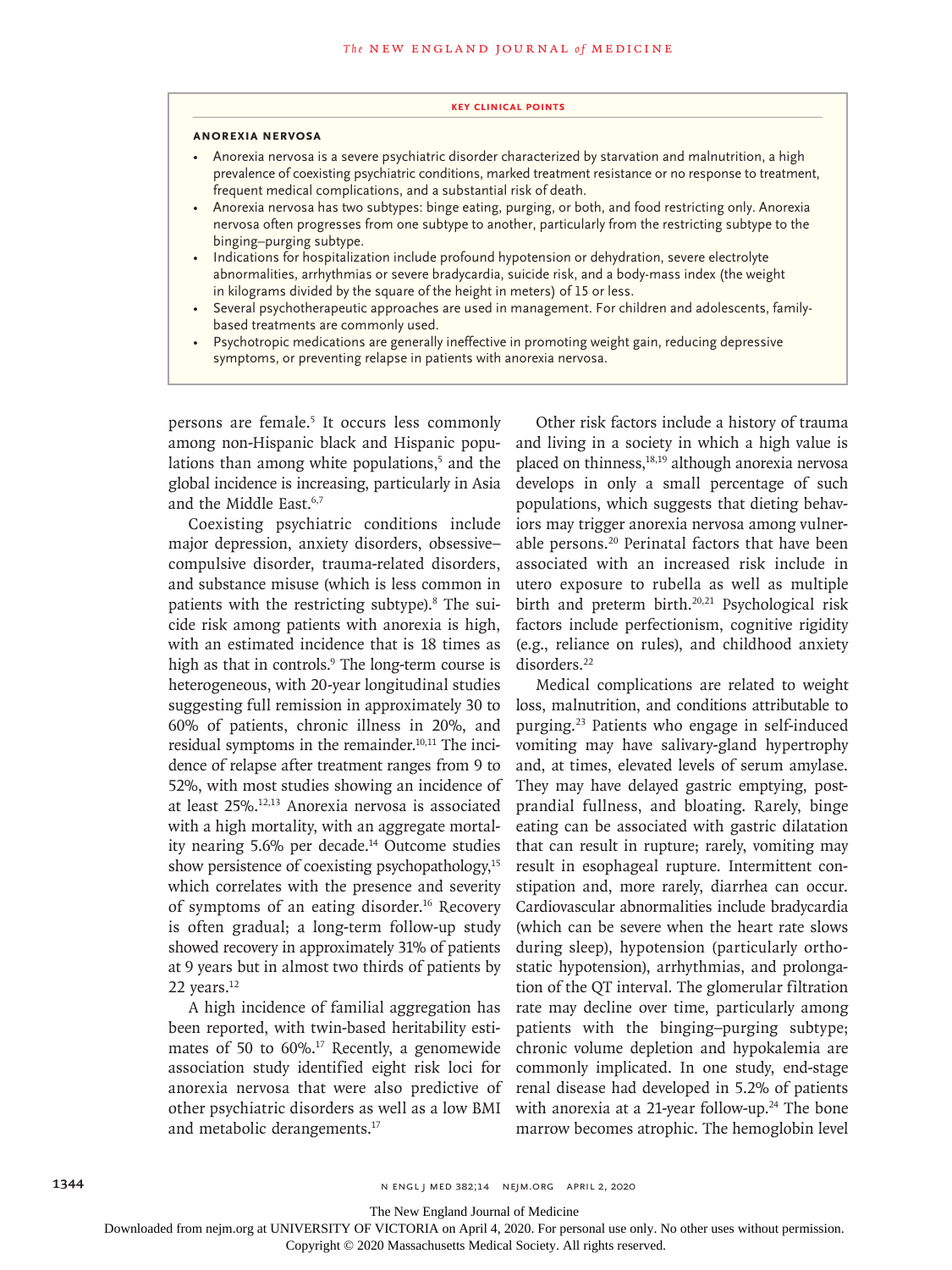and white-cell count may be reduced (with a relative sparing of lymphocytes); rarely, the platelet count may be low. Loss of muscle mass occurs and can result in difficulty standing after sitting. Osteoporosis, predisposing to fracture, develops in approximately one of three patients.<sup>25,26</sup>

Brain imaging studies show abnormalities (e.g., sulcal widening, ventricular dilatation, and cerebral atrophy) that often resolve with restoration of weight, but they sometimes persist.<sup>27</sup> Similarly, neurocognitive patterns, including cognitive rigidity, may improve or persist with restoration of weight.<sup>28,29</sup>

# Strategies and Evidence

The evaluation requires a detailed medical, psychiatric, and nutritional assessment, physical examination (including measurement of height and weight), and laboratory testing (Table 2). Information should be obtained from the patient's caregivers as well as from other medical providers to corroborate the patient's self-report. Misinformation from the patient may result from fear of forced treatment, lack of self-awareness, and cognitive effects of malnourishment. A collaborative approach appears to enhance the patient's trust. Clinically, motivational interviewing techniques have been reported to be helpful in patients who are ambivalent, fearful, or antagonistic.<sup>30,31</sup> Questions can be framed to avoid judgment (e.g., "I am curious about your limiting your eating to one meal a day. What is that like for you?"). Similarly, empathetic and validating acceptance of the patient's reluctance to engage in treatment appears to be useful (e.g., "Based on what you have described to me about your previous experiences, your skepticism is understandable").

#### TREATMENT

#### **Hospitalization and Residential and Day Treatment**

Immediate hospitalization is indicated in some patients<sup>23,24</sup> because of profound hypotension and dehydration, severe electrolyte abnormalities, arrhythmias or severe bradycardia, and suicide risk. Generally, a BMI of 15 or less indicates that hospitalization is warranted.<sup>24</sup> Rarely, consideration must be given to seeking involuntary treatment when the patient presents with signs and

#### **Table 1. Diagnostic Criteria for and Subtypes and Severity of Anorexia Nervosa.**

## **Diagnostic criteria**\*

- Restriction of energy intake relative to requirements, leading to significantly low body weight for the patient's age, sex, developmental trajectory, and physical health. Significantly low weight is defined as a weight that is less than the minimal normal weight or, in children and adolescents, less than the minimal expected weight.
- Intense fear of gaining weight or of becoming fat, or persistent behavior that interferes with weight gain, even though the patient has a significantly low weight.
- Disturbance in the way in which one's body weight or shape is experienced, undue influence of body weight or shape on self-evaluation, or persistent lack of recognition of the seriousness of the current low body weight.

#### **Subtype designation**

- Restricting type: During the past 3 months, the patient has not engaged in recurrent episodes of binge-eating or purging behavior (i.e., self-induced vomiting or the misuse of laxatives, diuretics, or enemas). Weight loss is accomplished primarily through dieting, fasting, excessive exercise, or all of these methods.
- Binge-eating and purging type: During the past 3 months, the patient has engaged in recurrent episodes of binge-eating or purging behavior (i.e., self-induced vomiting or the misuse of laxatives, diuretics, or enemas).

#### **Current severity**

Mildly severe low body weight is defined as a BMI of ≥17.†

Moderately severe low body weight is defined as a BMI of 16–16.99.

Severe low body weight is defined as a BMI of 15–15.99.

Extremely severe low body weight is defined as a BMI of <15.

\* These three criteria, all of which are required for a diagnosis of anorexia nervosa, are from the *Diagnostic and Statistical Manual of Mental Disorders*, fifth edition.

symptoms that are deemed to be life-threatening.32 Refeeding protocols traditionally were initiated with 1200 kcal per day to minimize the risk of refeeding syndrome. However, recent data suggest that more aggressive refeeding protocols (with monitoring for refeeding syndrome) are safe for the majority of patients.<sup>33</sup>

For patients for whom immediate hospitalization is not warranted (or for those who have already been hospitalized), alternatives to outpatient treatment include residential treatment and day treatment. Decisions regarding the treatment setting are guided by the severity and chronicity of the illness, insurance coverage, and resources available in the community. Residential treatment has become more common, with the goal of preventing relapse and chronicity; however, available studies have not shown better

n engl j med 382;14 nejm.org April 2, 2020 1345

The New England Journal of Medicine

Downloaded from nejm.org at UNIVERSITY OF VICTORIA on April 4, 2020. For personal use only. No other uses without permission.

<sup>†</sup> A patient who has undergone bariatric surgery may be considered to have mildly severe low body weight even with a BMI of 22 if the patient continues to "feel fat," have symptoms of starvation, and persist in severely limiting energy intake in order to achieve further weight loss.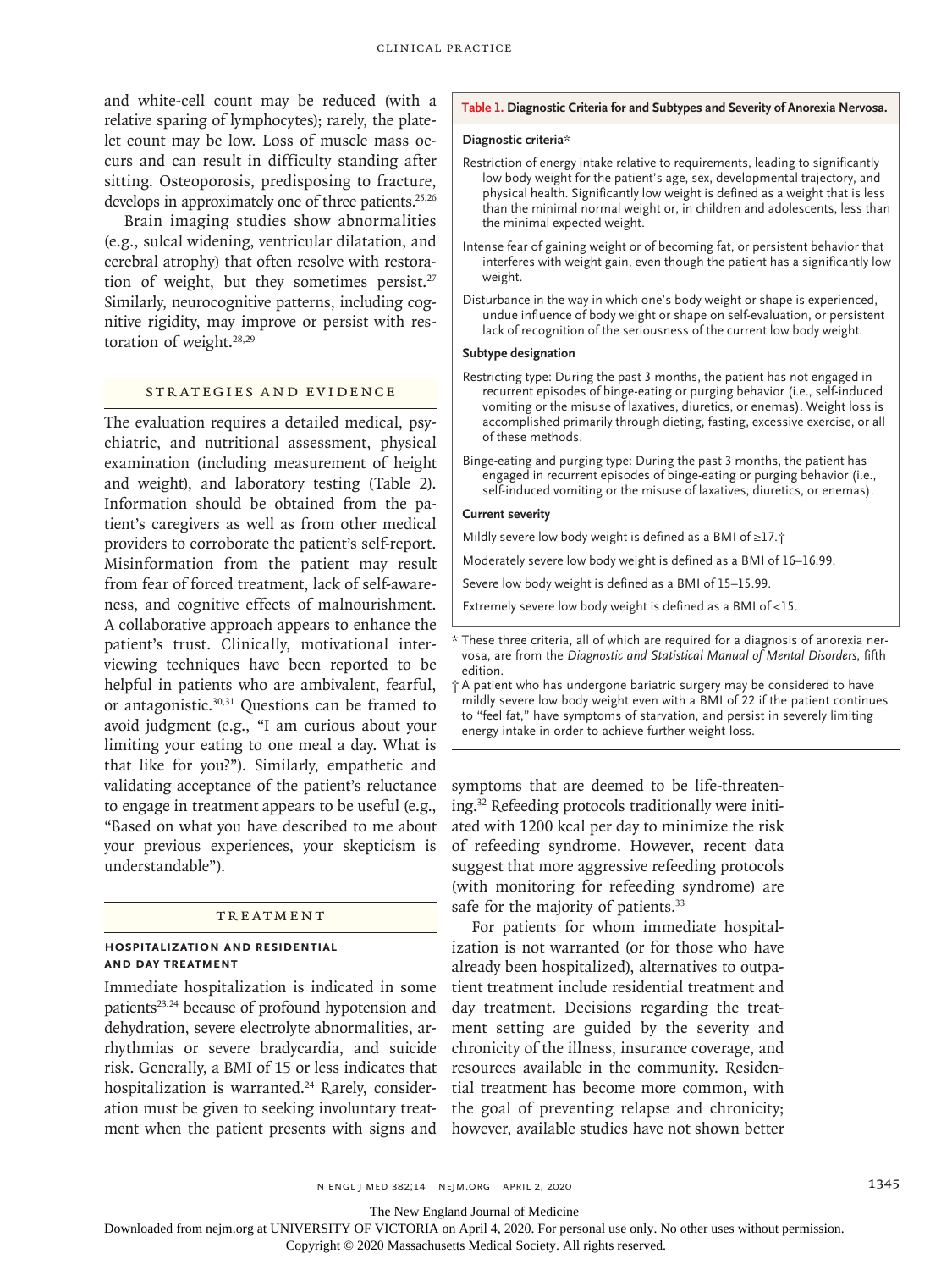| Table 2. Recommended Evaluation in Patients with Suspected Anorexia Nervosa.                                     |                                                                                                             |
|------------------------------------------------------------------------------------------------------------------|-------------------------------------------------------------------------------------------------------------|
| Evaluation                                                                                                       | Findings in Patients with Anorexia Nervosa*                                                                 |
| <b>Patient characteristics</b>                                                                                   |                                                                                                             |
| BMI                                                                                                              | Low BMI $(\leq 16.5)$ <sup>+</sup>                                                                          |
| Weight history                                                                                                   | Progressive weight loss or inadequate weight gain                                                           |
| Duration of weight problems                                                                                      | Highly variable duration                                                                                    |
| Menstrual status                                                                                                 | Irregular menses, amenorrhea                                                                                |
| Eating patterns, foods avoided, and rules about food                                                             | Reduced intake and avoidance of fats and calorie-dense foods                                                |
| Binge eating and loss of control while eating                                                                    | Binge eating, loss of control while eating in some patients                                                 |
| Purging behavior                                                                                                 | Self-induced vomiting; misuse of laxatives, diuretics, or<br>enemas                                         |
| Exercise                                                                                                         | Excessive; patient exercises despite injury and feels driven<br>or compelled to exercise                    |
| Body checking                                                                                                    | Frequent mirror checking and measuring of body parts                                                        |
| Weighing                                                                                                         | Frequent, multiple times per day                                                                            |
| Dissatisfaction with body                                                                                        | Severe, pervasive; patient "feels fat" (sometimes in the<br>overall body, sometimes in specific body parts) |
| Fear of weight gain                                                                                              | Severe, pervasive                                                                                           |
| Preoccupation with weight and shape                                                                              | Dominates thinking                                                                                          |
| Self-esteem                                                                                                      | Strongly influenced by body weight and shape and control<br>of overeating behavior                          |
| Current or past suicidal ideation or plans                                                                       | May be present                                                                                              |
| Self-injurious behavior (e.g., cutting or burning)                                                               | May be present                                                                                              |
| Current or past depression, anxiety, obsessive-compulsive<br>disorder, trauma, or post-traumatic stress disorder | Often present                                                                                               |
| Misuse of alcohol and drugs (including diet pills)                                                               | May be present                                                                                              |
| Current or past psychiatric treatment                                                                            | May be present                                                                                              |
| Psychosocial history                                                                                             | <b>Extensive history</b>                                                                                    |
| Physical examination                                                                                             |                                                                                                             |
| Blood pressure                                                                                                   | Hypotension (particularly orthostatic)                                                                      |
| Temperature                                                                                                      | Low                                                                                                         |
| Pulse                                                                                                            | Bradycardia, arrhythmias                                                                                    |
| Skin                                                                                                             | Dry skin, hair loss at scalp, lanugo                                                                        |
| Mouth                                                                                                            | Erosion of dental enamel, poor dentition;                                                                   |
| Salivary glands                                                                                                  | Hypertrophy (particularly parotid) :                                                                        |
| Fluid status                                                                                                     | Evidence of dehydration (e.g., dry skin, orthostatic hypoten-<br>sion, but usually not tachycardia)         |
| Arms and legs                                                                                                    | Muscle wasting, edema (may occur with hypoalbuminemia<br>or with refeeding)                                 |
| Laboratory tests                                                                                                 |                                                                                                             |
| Complete blood count and differential count                                                                      | Typically mildly low, with relative lymphocytosis                                                           |
| Platelet count                                                                                                   | May be reduced                                                                                              |
| Serum electrolyte levels                                                                                         |                                                                                                             |
| Sodium                                                                                                           | Decreased                                                                                                   |
| Potassium                                                                                                        | Decreased                                                                                                   |
| Chloride                                                                                                         | Decreased                                                                                                   |
| Bicarbonate                                                                                                      | Increased                                                                                                   |

1346 n engl j med 382;14 nejm.org April 2, 2020

The New England Journal of Medicine

Downloaded from nejm.org at UNIVERSITY OF VICTORIA on April 4, 2020. For personal use only. No other uses without permission.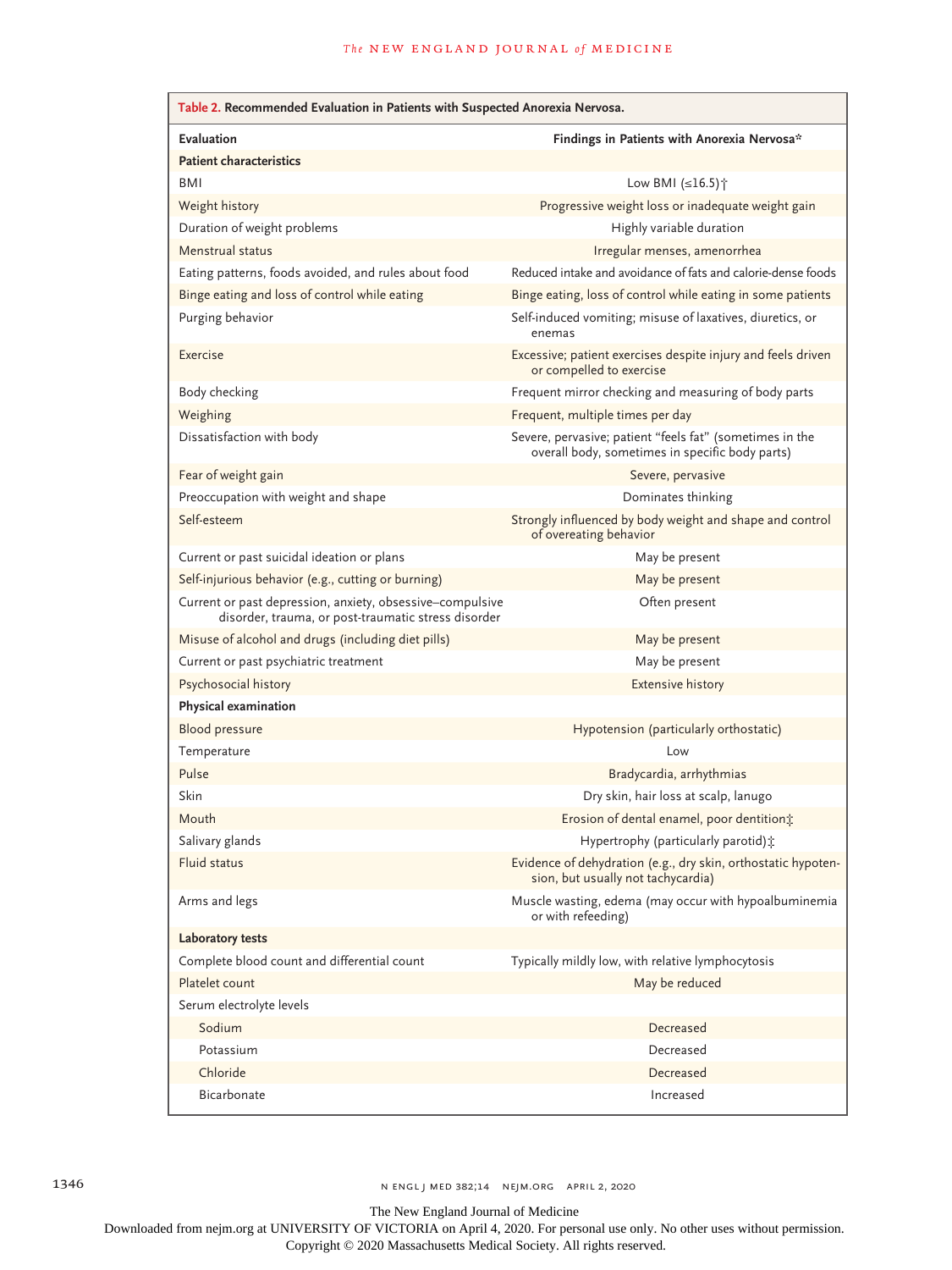| Table 2. (Continued.)            |                                                           |
|----------------------------------|-----------------------------------------------------------|
| Evaluation                       | Findings in Patients with Anorexia Nervosa*               |
| Endocrine tests                  |                                                           |
| Triiodothyronine $(T_3)$         | Decreased                                                 |
| Reverse T <sub>3</sub>           | Increased                                                 |
| Metabolic tests                  |                                                           |
| Calcium                          | Normal                                                    |
| Phosphorus                       | Decreased                                                 |
| Magnesium                        | Decreased                                                 |
| Fasting blood glucose            | Decreased                                                 |
| Albumin                          | Decreased                                                 |
| Prealbumin                       | Decreased                                                 |
| Cholesterol                      | Increased                                                 |
| Amylase $\ddot{\mathfrak{T}}$    | Increased                                                 |
| Dual-energy x-ray absorptiometry | Osteopenia, osteoporosis                                  |
| Electrocardiography              | Bradycardia, prolongation of the QT interval, arrhythmias |

\* Most of the findings listed are not invariably present; their occurrence depends on associated behaviors and the severity and chronicity of the illness.

† A low BMI is not required for the diagnosis of anorexia nervosa. For example, anorexia nervosa may be diagnosed in a person who has excessive weight loss after bariatric surgery, when symptoms of starvation are present and further weight loss is desired, but the BMI is not in a low range.

‡ These findings are suggestive of purging.

outcomes with residential treatment than with day treatment or outpatient treatment.<sup>34</sup>

## **Psychotherapy**

Psychotherapy is the mainstay of therapy. However, data to guide choices among types of psychotherapy remain limited and controversial.

Family interventions, particularly family-based treatment, are commonly recommended in the treatment of children and adolescents.<sup>35</sup> Such interventions are typically delivered in three phases over a period of 6 to 12 months. The first phase emphasizes the role of the patient's parents in promoting healthy eating behaviors and weight restoration and helps families "unite" against the eating disorder rather than assigning blame. Caregivers typically have high levels of anxiety, stress, and depression, and they often feel helpless in confronting their child or teenager's restrictive eating and other problematic behaviors<sup>36</sup>; by providing structure and support, this approach may help reduce parental distress. Parents carefully monitor all of the patient's eating and activities to prevent excessive exercise and purging. As treatment progresses into the second phase, autonomy in feeding is gradually shifted back to the child or teenager. The third

phase focuses on facilitating improved family communication and independence. Clinical experience and randomized trials have suggested that this form of therapy is more beneficial than other treatments, with rates of remission (defined as weight restoration and improvement in cognitive function) at the end of treatment and up to 12-month follow-up ranging from 30 to 60%, with small-to-medium effect sizes; weight gain early in treatment has been shown to predict better outcomes.<sup>37,38</sup> However, a recent Cochrane database review that included 25 trials showed a substantial risk of bias in many of the studies and concluded that there is limited lowquality evidence to support family therapy approaches over "treatment as usual,"39 although this conclusion has been criticized.40

Emerging data support multifamily treatment, a variant in which parents of children with eating disorders provide support to each other. One multicenter trial showed better outcomes at 1 year with multifamily therapy than with usual family therapy.<sup>41</sup>

Cognitive behavioral therapy (CBT) approaches, which target eating and exercise behaviors as well as negative thoughts about eating, weight, and body shape, have inconsistent support as an

The New England Journal of Medicine

Downloaded from nejm.org at UNIVERSITY OF VICTORIA on April 4, 2020. For personal use only. No other uses without permission.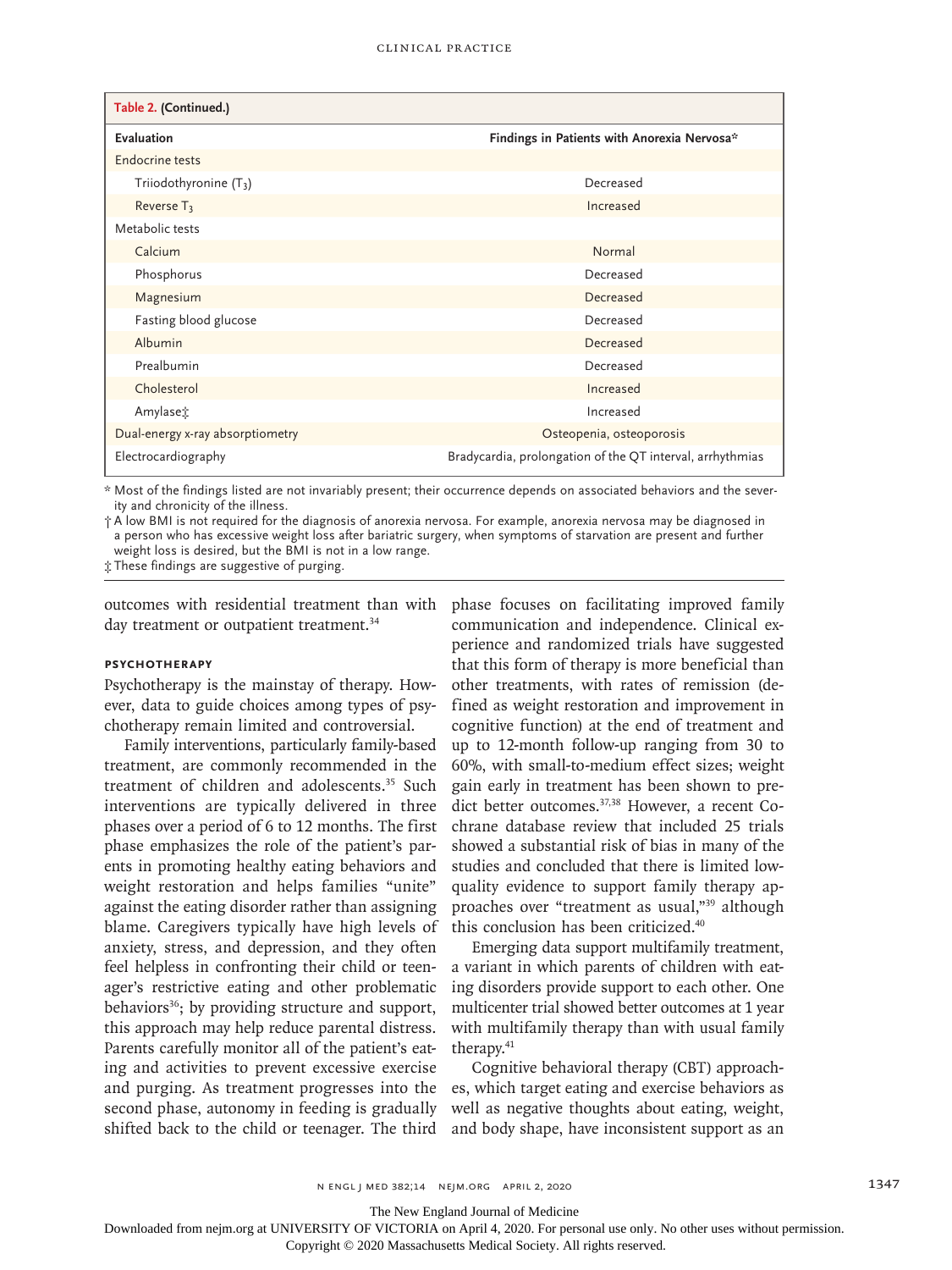outpatient therapy in adolescents and adults.42 An enhanced version of CBT generally involves 40 sessions, as compared with approximately 20 sessions for usual CBT.

Other types of psychotherapy are also used in adults and older adolescents. Maudsley Anorexia Treatment for Adults uses individually targeted behavioral, educational, and motivational approaches to address perpetuating features of anorexia nervosa, including inflexible thinking and fear of making mistakes, interpersonal and emotional problems, beliefs about positive aspects of having anorexia nervosa, and the response of family members and significant others. Specialistsupportive clinical management involves provision of support, education, and encouragement to help the patient increase nutrient intake and regain weight, while allowing the patient to guide much of the therapy content. Focal psychodynamic therapy involves identification of foci for therapy, followed by three phases of treatment geared toward understanding how eating behaviors relate to the patient's beliefs, selfesteem, and relationships.

A randomized trial involving adults with anorexia nervosa compared outcomes of enhanced CBT,43 the Maudsley Model of Anorexia Treatment for Adults, and specialist-supportive clinical management. At 1-year follow-up, the percentages of patients who had achieved a healthy body weight and remission (mean, 50% and 28%, respectively) did not differ significantly among the groups; however, 40% of the participants did not complete treatment. Another randomized trial involving adults that compared enhanced CBT with focal psychodynamic therapy and a form of usual treatment likewise showed no significant difference in the increase in BMI at the end of treatment or at 1 year among the treatment groups.<sup>44</sup> Similarly, a recent network meta-analysis including 18 randomized, controlled trials and 17 naturalistic studies of psychotherapies for adolescents and adults showed that available data, although limited, did not support the superiority of any one treatment over another.45

# **Pharmacotherapy**

Most psychopharmacologic agents are not effective in the treatment of anorexia nervosa.<sup>46</sup> Randomized trials have generally shown that various antidepressant drugs, when used in combination with psychotherapy, are not more effective than psychotherapy alone in increasing weight, ameliorating depressive symptoms, or reducing the incidence of relapse among patients with anorexia nervosa.47 Similarly, although some studies have suggested a modest benefit of secondgeneration antipsychotic drugs as a means of stimulating appetite and promoting weight gain, overall the results have been discouraging.46 Despite the lack of efficacy of psychotropic drugs, they continue to be prescribed for patients with anorexia nervosa.48

## **Management of Bone Loss**

Osteoporosis is a major concern in patients with anorexia nervosa.25,26 Weight restoration (with a goal of resumption of menses) to improve bone density is the primary strategy for management. In addition, adequate calcium intake (generally 1200 to 1500 mg per day) is routinely recommended for all patients with anorexia nervosa, along with vitamin D supplementation when the blood level of this vitamin is low. Whereas oral contraceptives have not appeared to be effective for reducing bone loss in patients with anorexia nervosa (a finding attributed at least in part to the suppression of insulin-like growth factor 1  $[IGF-1]$ ,<sup>25,26</sup> some evidence supports the use of transdermal estrogen (which does not suppress IGF-1); a randomized trial involving 110 young patients with anorexia nervosa showed significantly higher spine and hip z scores over a period of 18 months with transdermal estrogen and cyclic progesterone than with placebo. $27,49$  In adults with anorexia nervosa who have osteoporosis, limited data support a benefit of bisphosphonates, but additional studies are lacking, and these agents are generally not used in adolescents.<sup>27</sup>

#### AREAS OF UNCERTAINTY

Well-conducted randomized trials of psychotherapies which include long-term follow-up are needed. In addition, additional data from randomized trials of interventions to treat bone loss in this population are lacking.

Further study of approaches to prevent anorexia nervosa is also warranted. A systematic analysis of randomized trials suggested a benefit of some interventions. Among patients who were considered to be at increased risk, "dissonance-based interventions," which seek to intro-

The New England Journal of Medicine

Downloaded from nejm.org at UNIVERSITY OF VICTORIA on April 4, 2020. For personal use only. No other uses without permission.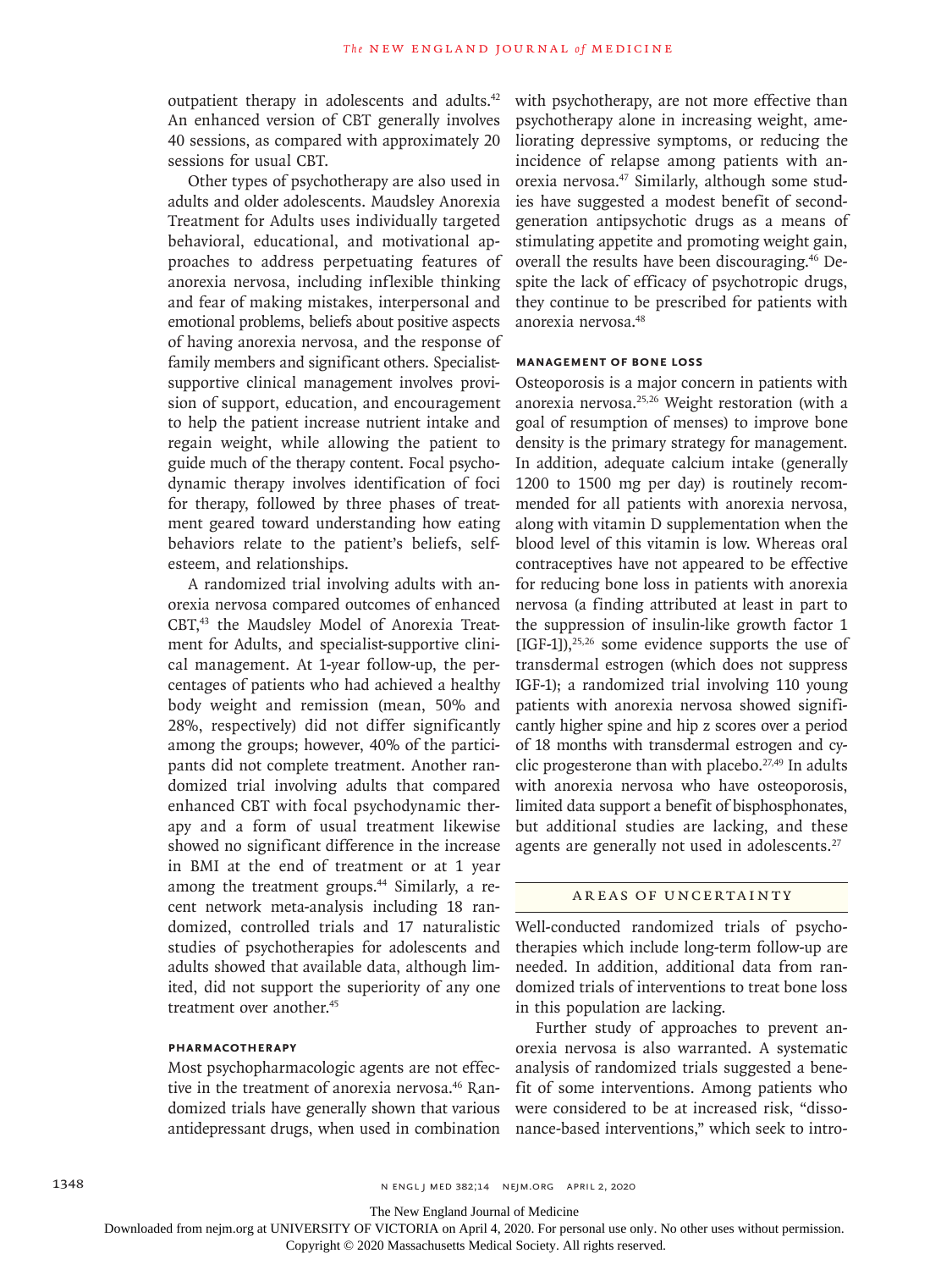duce more realistic attitudes about issues such as weight, appeared to be most effective at reducing risk. For patients with features of eating disorders but no established diagnosis, a CBT approach appeared to be effective.<sup>50</sup> However, the majority of trials had methodologic limitations,<sup>51</sup> and the cost-efficacy of such strategies is unclear.

### Guidelines

Guidelines from the American Psychiatric Association for the management of anorexia nervosa were most recently updated in 2010<sup>52</sup>; those from the National Institute for Health and Clinical Excellence were updated in 2017,<sup>53</sup> and those from the American Academy of Child and Adolescent Psychiatry were updated in 2015.<sup>54</sup> Recently published updated guidelines from Germany are also available (2019).<sup>55</sup> The present treatment recommendations are generally consistent with these guidelines.

## Conclusions a nd Recommendations

The low BMI, marked weight loss, restricted eating behavior, and physical examination in the adolescent patient described in the vignette strongly suggest the diagnosis of anorexia nervosa, most likely the binge-eating and purging subtype given the extensive erosion of dental enamel. Although the patient initially did not report any problem, we would attempt to use motivational interviewing techniques to obtain information, and we would also obtain a history from her parents (Table 2). Testing should include measurement of levels of serum electrolytes, calcium, phosphorus, magnesium, fasting blood glucose, albumin, prealbumin, amylase, and lipids, a complete blood count and platelet count, and electrocardiography. Her low blood pressure and bradycardia are troubling; especially if she also has marked electrolyte derangements, we would be inclined to recommend at

least a brief hospitalization, on an eating disorders unit if available. During hospitalization, her care should involve both a child psychiatrist and pediatric specialists, further interview of the patient with discussion of anorexia nervosa as the problem, administration of intravenous fluids (and potassium and phosphorus replacement, as needed), and initiation of refeeding. Assuming the patient begins to more openly discuss her problems and behaviors and is not actively suicidal, we would recommend that once her condition is medically stable, she be discharged to begin family-based therapy with weekly sessions in the clinic. Although rigorous data are lacking to support any one type of psychotherapy over another, family-based approaches are preferred for children and adolescents.

The initial focus would be on working collaboratively with the patient to increase her food intake, stop purging behaviors, and regain weight, with her parents assuming a supervisory role, while she undergoes weekly medical and laboratory monitoring. The longer-term plan would be to increasingly emphasize her independence and establish effective family communication, with an expected reduction in the frequency of familyintervention sessions after 6 months. Although we would anticipate that she would continue to have some body-image disturbance and some anxiety about consuming high-fat and highcalorie foods, goals would include eating independently, attending school, participating in extracurricular activities, socializing with peers, and achieving a weight of at least 90% of a normal weight range for her height and age. She should continue to be monitored by her parents and periodically by a clinician for at least a year for any evidence of relapse, which would indicate the need to promptly reinitiate therapy. Pharmacologic therapy is generally not indicated for the management of anorexia nervosa.

No potential conflict of interest relevant to this article was reported.

Disclosure forms provided by the authors are available with the full text of this article at NEJM.org.

#### **References**

**1.** Diagnostic and statistical manual of mental disorders, 5th ed.: DSM V. Washington, DC: American Psychiatric Association, 2013.

**2.** Treasure J, Cardi V. Anorexia nervosa, theory and treatment: where are we 35 years on from Hilde Bruch's foundation lecture? Eur Eat Disord Rev 2017;25:139-47. **3.** Eddy KT, Dorer DJ, Franko DL, Tahilani K, Thompson-Brenner H, Herzog DB. Diagnostic crossover in anorexia nervosa and bulimia nervosa: implications for DSM-V. Am J Psychiatry 2008;165:245- 50.

**4.** Peat C, Mitchell JE, Hoek HW, Wonderlich SA. Validity and utility of subtyping anorexia nervosa. Int J Eat Disord 2009;42:590-4.

n engl j med 382;14 nejm.org April 2, 2020 1349

The New England Journal of Medicine

Downloaded from nejm.org at UNIVERSITY OF VICTORIA on April 4, 2020. For personal use only. No other uses without permission.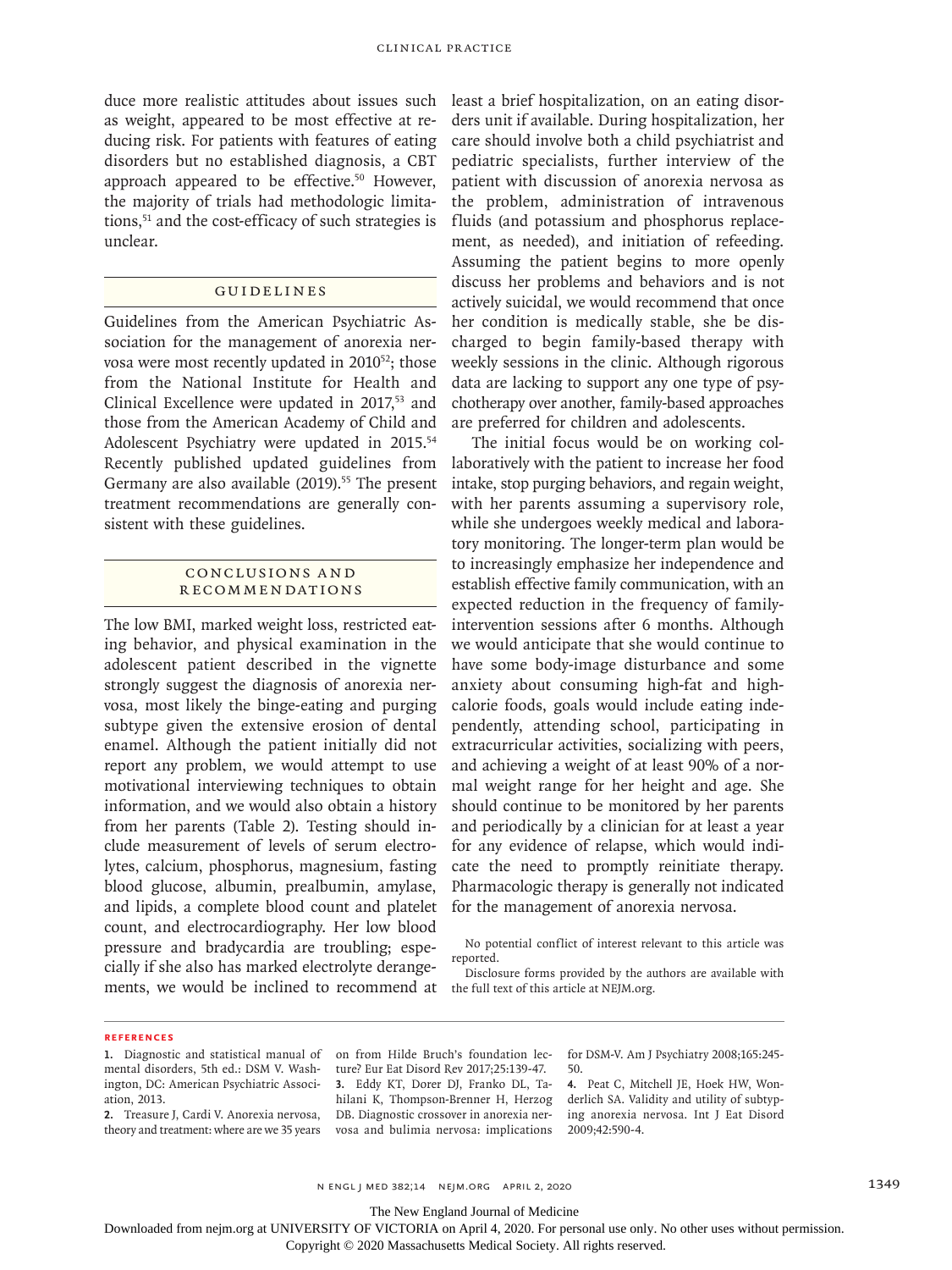**5.** Udo T, Grilo CM. Prevalence and correlates of DSM-5-defined eating disorders in a nationally representative sample of U.S. adults. Biol Psychiatry 2018;84:345- 54.

**6.** Pike KM, Dunne PE. The rise of eating disorders in Asia: a review. J Eat Disord 2015;3:33-41.

**7.** Schaumberg K, Welch E, Breithaupt L, et al. The science behind the Academy for Eating Disorders' nine truths about eating disorders. Eur Eat Disord Rev 2017;25: 432-50.

**8.** Ulfvebrand S, Birgegård A, Norring C, Högdahl L, von Hausswolff-Juhlin Y. Psychiatric comorbidity in women and men with eating disorders results from a large clinical database. Psychiatry Res 2015; 230:294-9.

**9.** Smith AR, Zuromski KL, Dodd DR. Eating disorders and suicidality: what we know, what we don't know, and suggestions for future research. Curr Opin Psychol 2018;22:63-7.

**10.** Treasure J, Stein D, Maguire S. Has the time come for a staging model to map the course of eating disorders from high risk to severe enduring illness? An examination of the evidence. Early Interv Psychiatry 2015;9:173-84.

**11.** Khalsa SS, Portnoff LC, McCurdy-McKinnon D, Feusner JD. What happens after treatment? A systematic review of relapse, remission, and recovery in anorexia nervosa. J Eat Disord 2017;5:20.

**12.** Eddy KT, Tabri N, Thomas JJ, et al. Recovery from anorexia nervosa and bulimia nervosa at 22-year follow-up. J Clin Psychiatry 2017;78:184-9.

**13.** Fichter MM, Quadflieg N, Crosby RD, Koch S. Long-term outcome of anorexia nervosa: results from a large clinical longitudinal study. Int J Eat Disord 2017;50: 1018-30.

**14.** Sullivan PF. Mortality in anorexia nervosa. Am J Psychiatry 1995;152:1073-4.

**15.** Steinhausen H-C. The outcome of anorexia nervosa in the 20th century. Am J Psychiatry 2002;159:1284-93.

**16.** Andrés-Pepiñá S, Plana MT, Flamarique I, et al. Long-term outcome and psychiatric comorbidity of adolescent-onset anorexia nervosa. Clin Child Psychol Psychiatry 2020;25:33-44.

**17.** Watson HJ, Yilmaz Z, Thornton LM, et al. Genome-wide association study identifies eight risk loci and implicates metabo-psychiatric origins for anorexia nervosa. Nat Genet 2019;51:1207-14.

**18.** Jacobi C, Hayward C, de Zwaan M, Kraemer HC, Agras WS. Coming to terms with risk factors for eating disorders: application of risk terminology and suggestions for a general taxonomy. Psychol Bull 2004;130:19-65.

**19.** Trottier K, MacDonald DE. Update on psychological trauma, other severe adverse experiences and eating disorders: state of the research and future research directions. Curr Psychiatry Rep 2017;19: 45-57.

**20.** Zipfel S, Giel KE, Bulik CM, Hay P, Schmidt U. Anorexia nervosa: aetiology, assessment, and treatment. Lancet Psychiatry 2015;2:1099-111.

**21.** Goodman A, Heshmati A, Malki N, Koupil I. Associations between birth characteristics and eating disorders across the life course: findings from 2 million males and females born in Sweden, 1975-1998. Am J Epidemiol 2014;179:852-63.

**22.** Bakalar JL, Shank LM, Vannucci A, Radin RM, Tanofsky-Kraff M. Recent advances in developmental and risk factor research on eating disorders. Curr Psychiatry Rep 2015;17:42-52.

**23.** Gibson D, Workman C, Mehler PS. Medical complications of anorexia nervosa and bulimia nervosa. Psychiatr Clin North Am 2019;42:263-74.

**24.** Bouquegneau A, Dubois BE, Krzesinski J-M, Delanaye P. Anorexia nervosa and the kidney. Am J Kidney Dis 2012;60:299- 307.

**25.** Mehler PS. Clinical guidance on osteoporosis and eating disorders: the NEDA continuing education series. Eat Disord 2019;27:471-81.

**26.** Robinson L, Aldridge V, Clark EM, Misra M, Micali N. Pharmacological treatment options for low bone mineral density and secondary osteoporosis in anorexia nervosa: a systematic review of the literature. J Psychosom Res 2017;98:87- 97.

**27.** Frank GKW. Advances from neuroimaging studies in eating disorders. CNS Spectr 2015;20:391-400.

**28.** Eichen DM, Matheson BE, Appleton-Knapp SL, Boutelle KN. Neurocognitive treatments for eating disorders and obesity. Curr Psychiatry Rep 2017;19:62- 72.

**29.** Seitz J, Bühren K, von Polier GG, Heussen N, Herpertz-Dahlmann B, Konrad K. Morphological changes in the brain of acutely ill and weight-recovered patients with anorexia nervosa: a meta-analysis and qualitative review. Z Kinder Jugendpsychiatr Psychother 2014;42:7-18.

**30.** Vitousek K, Watson S, Wilson GT. Enhancing motivation for change in treatment-resistant eating disorders. Clin Psychol Rev 1998;18:391-420.

**31.** Miller WR, Rollnick S. Motivational interviewing: helping people change. 3rd ed. New York: Guilford Press, 2013.

**32.** Westmoreland P, Johnson C, Stafford M, Martinez R, Mehler PS. Involuntary treatment of patients with life-threatening anorexia nervosa. J Am Acad Psychiatry Law 2017;45:419-25.

**33.** Bargiacchi A, Clarke J, Paulsen A, Leger J. Refeeding in anorexia nervosa. Eur J Pediatr 2019;178:413-22.

**34.** Herpertz-Dahlmann B. Treatment of

eating disorders in child and adolescent psychiatry. Curr Opin Psychiatry 2017;30: 438-45.

**35.** Lock J. Family therapy for eating disorders in youth: current confusions, advances, and new directions. Curr Opin Psychiatry 2018;31:431-5.

**36.** Kyriacou O, Treasure J, Schmidt U. Understanding how parents cope with living with someone with anorexia nervosa: modelling the factors that are associated with career distress. Int J Eat Disord 2008;  $41.733 - 47$ 

**37.** Davis LE, Attia E. Recent advances in therapies for eating disorders. F1000Res 2019;8:1693.

**38.** Watson HJ, Bulik CM. Update on the treatment of anorexia nervosa: review of clinical trials, practice guidelines and emerging interventions. Psychol Med 2013;43:2477-500.

**39.** Fisher CA, Skocic S, Rutherford KA, Hetrick SE. Family therapy approaches for anorexia nervosa. Cochrane Database Syst Rev 2019;5:CD004780.

**40.** Lock J, Kraemer HC, Jo B, Couturier J. When meta-analyses get it wrong: response to 'Treatment Outcomes for Anorexia Nervosa: a Systematic Review and Meta-Analysis of Randomized Controlled Trials.' Psychol Med 2019;49:697-8.

**41.** Eisler I, Simic M, Hodsoll J, et al. A pragmatic randomised multi-centre trial of multifamily and single family therapy for adolescent anorexia nervosa. BMC Psychiatry 2016;16:422-35.

**42.** Linardon J, Fairburn CG, Fitzsimmons-Craft EE, Wilfley DE, Brennan L. The empirical status of the third-wave behaviour therapies for the treatment of eating disorders: a systematic review. Clin Psychol Rev 2017;58:125-40.

**43.** Byrne S, Wade T, Hay P, et al. A randomised controlled trial of three psychological treatments for anorexia nervosa. Psychol Med 2017;47:2823-33.

**44.** Zipfel S, Wild B, Groß G, et al. Focal psychodynamic therapy, cognitive behaviour therapy, and optimised treatment as usual in outpatients with anorexia nervosa (ANTOP study): randomised controlled trial. Lancet 2014;383:127-37.

**45.** Zeeck A, Herpertz-Dahlmann B, Friederich H-C, et al. Psychotherapeutic treatment for anorexia nervosa: a systematic review and network meta-analysis. Front Psychiatry 2018;9:158-75.

**46.** Crow SJ. Pharmacologic treatment of eating disorders. Psychiatr Clin North Am 2019;42:253-62.

**47.** Walsh BT, Kaplan AS, Attia E, et al. Fluoxetine after weight restoration in anorexia nervosa: a randomized controlled trial. JAMA 2006;295:2605-12.

**48.** Alañón Pardo MDM, Ferrit Martín M, Calleja Hernández MÁ, Morillas Márquez F. Adherence of psychopharmacological prescriptions to clinical practice guide-

1350 **n engl j med 382;14 NEIM.ORG** APRIL 2, 2020

The New England Journal of Medicine

Downloaded from nejm.org at UNIVERSITY OF VICTORIA on April 4, 2020. For personal use only. No other uses without permission.